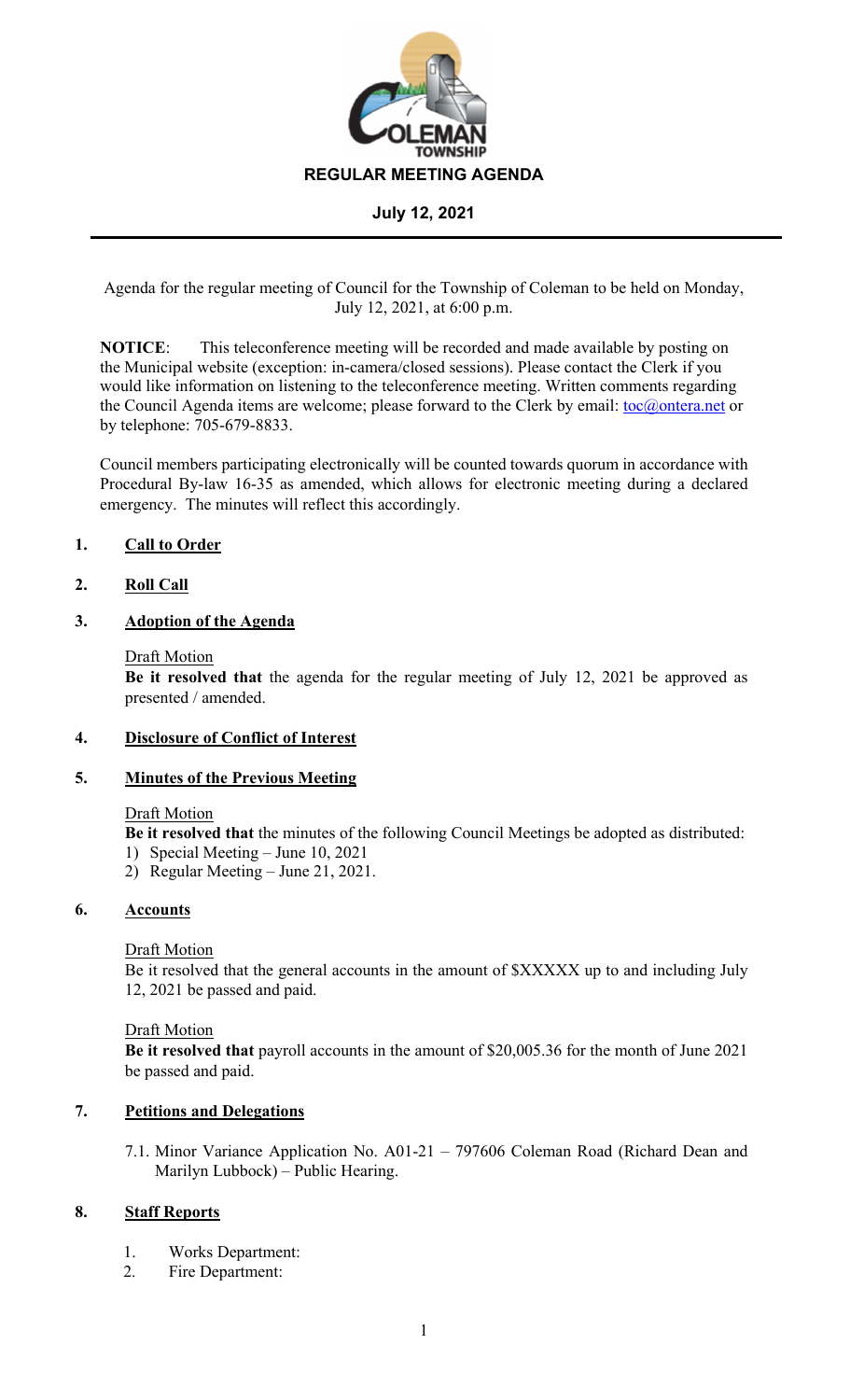

- a. New Volunteer Appointments Richard Morrow and Luc Gosselin.
- 3. Administration:
	- a. Administrative Report No. 2021-07-01 Municipal By-law Enforcement Officer Contract Renewal.
- 4. Animal Service Provider:
- 5. By-Law Enforcement:
	- a. By-law Enforcement Report
	- b. Proposed By-law Amendments Set Fines and Continuing Offenses.
	- c. Proposed By-law Amendments Travel Trailers/Recreational Vehicles in residential areas/zones.
- 6. Larose Bridge Replacement:
- 7. COVID-19 Update:

## Draft Motion

Be it resolved that the Staff Reports be noted and listed in the minutes of this meeting.

# **9. By-laws**

9.1. By-law No. 21-28 – Municipal Law Enforcement Officer Contract Renewal.

# Draft Motion

Be it resolved that By-Law No. 21-28 being a by-law to enter into an Agreement with Pete Gilboe to supply Contract, On-Call By-law Enforcement Services for the Township of Coleman, and to appoint a Municipal By-law Enforcement Officer be read a first and second time.

Draft Motion Be it resolved that By-Law No. 21-28 be read a third and final time and be passed and enacted.

# **10. Business Arising from the Minutes**

## **11. New Business**

- 11.1. Conferences:
- 11.2. Motions:
	- 11.2.1. Temiskaming Speaker 3rd Quarter Projects.
	- 11.2.2. Correspondence from the Township of Rideau Lakes dated June 7, 2021 requesting support for funding for abandoned cemeteries.
	- 11.2.3. Bass Lake Residents' Concerns regarding Invasive Phragmites.
	- 11.2.4. Resolution to obtain a rebate from MPAC due to limited services during the COVID-19 Pandemic.

# **12. Committee Reports**

- 12.1 Public Works
- 12.2 Finance
- 12.3 Government Liaison, TeMAG and TMA
- 12.4 Tourism & Recreation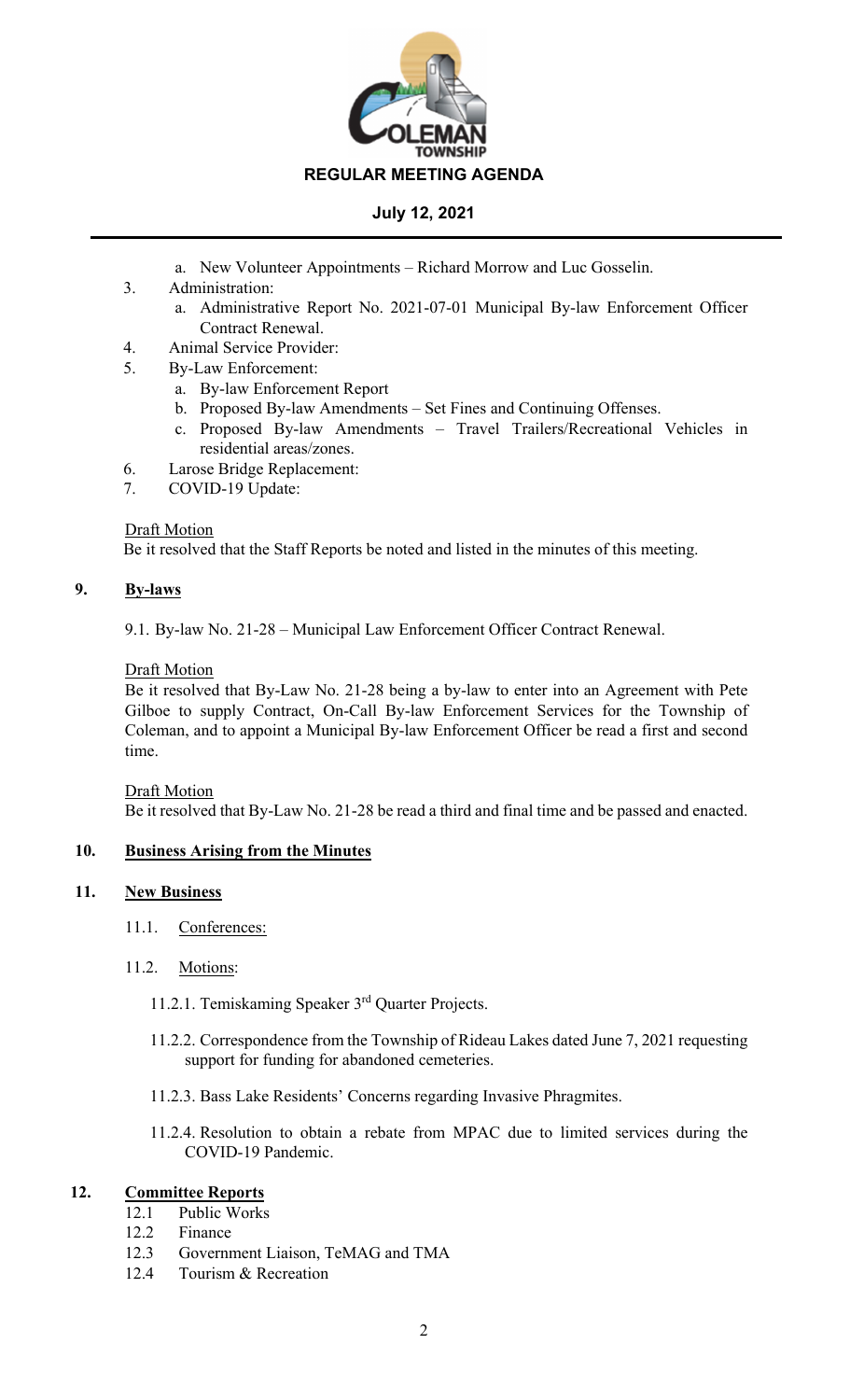

# **13. Correspondence**

| <b>Item</b><br>No. | <b>Received</b><br>Date | Originator                                  | <b>Subject</b>                                                                                                                                                         |
|--------------------|-------------------------|---------------------------------------------|------------------------------------------------------------------------------------------------------------------------------------------------------------------------|
| 13.1               | June 24                 | Association of Municipalities<br>of Ontario | Moving to Step Two of COVID-19<br>RE-opening on June 30 and Adding<br>Mental Health Support to OPP<br><b>Communication Centres</b>                                     |
| 13.2               | June 22                 | Municipality of Calvin                      | Capital Gains Tax on Primary<br>Residences                                                                                                                             |
| 13.3               | July 6                  | Municipality of Chatham-<br>Kent            | Support Motion M-84 Anti-Hate<br>Crimes and Incidents and Private<br>Members' Bill C-313 Banning<br>Symbols of Hate Act                                                |
| 13.4               | July 6                  | Municipality of Chatham-<br>Kent            | Support OBCM action on mental<br>health and addiction plan                                                                                                             |
| 13.5               | June 29                 | Municipality of Chatham-<br>Kent            | Support for the Induction of the<br>Coloured All-Stars into the Canadian<br><b>Baseball Hall of Fame</b>                                                               |
| 13.6               | July 6                  | Municipality of Chatham-<br>Kent            | Support Resolution from the Council<br>of Rideau Lakes passed May 20 <sup>th</sup> re<br>Funding for Maintenance and<br>Preservation Repair of Abandoned<br>Cemeteries |
| 13.7               | July 6                  | Municipality of Chatham-<br>Kent            | Support Resolution from the Council<br>of Fort Erie passed June 21 <sup>st</sup> re:<br>Licensing of Cannabis Operations -<br>Previously Operating Illegally           |
| 13.8               | June 24                 | Town of Cochrane                            | Motion to Include the PSA Test for<br>Men Into the Medical Care                                                                                                        |
| 13.9               | June 25                 | Enbridge                                    | EB-2021-0149 Enbridge Gas Inc. $-$<br>2020 Utility Earnings and Disposition<br>of Deferral and Variance Accounts<br>Application – OEB Notice of<br>Application         |
| 13.10              | June 23                 | Town of Englehart                           | Municipality of Leamington<br>Resolution of Support – Reform of<br>Municipal Freedom of Information<br>and Protection of Privacy Act                                   |
| 13.11              | June 25                 | Township of Evanturel                       | Town of Englehart Request to<br>NorthernTel/Bell Canada Inc. -<br><b>Improved Broadband Internet</b>                                                                   |
| 13.12              | June 22                 | Town of Fort Erie                           | Support of the City of St. Catharines<br>Resolution - Lyme Disease<br><b>Awareness Month</b>                                                                           |
| 13.13              | June 22                 | Town of Fort Erie                           | Licensing of Cannabis Operations -<br>Previously Operating Illegally                                                                                                   |
| 13.14              | June 14                 | Township of Georgian Bay                    | Support for Township of Archipelago<br>Resolution re: Bill 279 -<br>Microplastics Filters on Washing<br>Machines                                                       |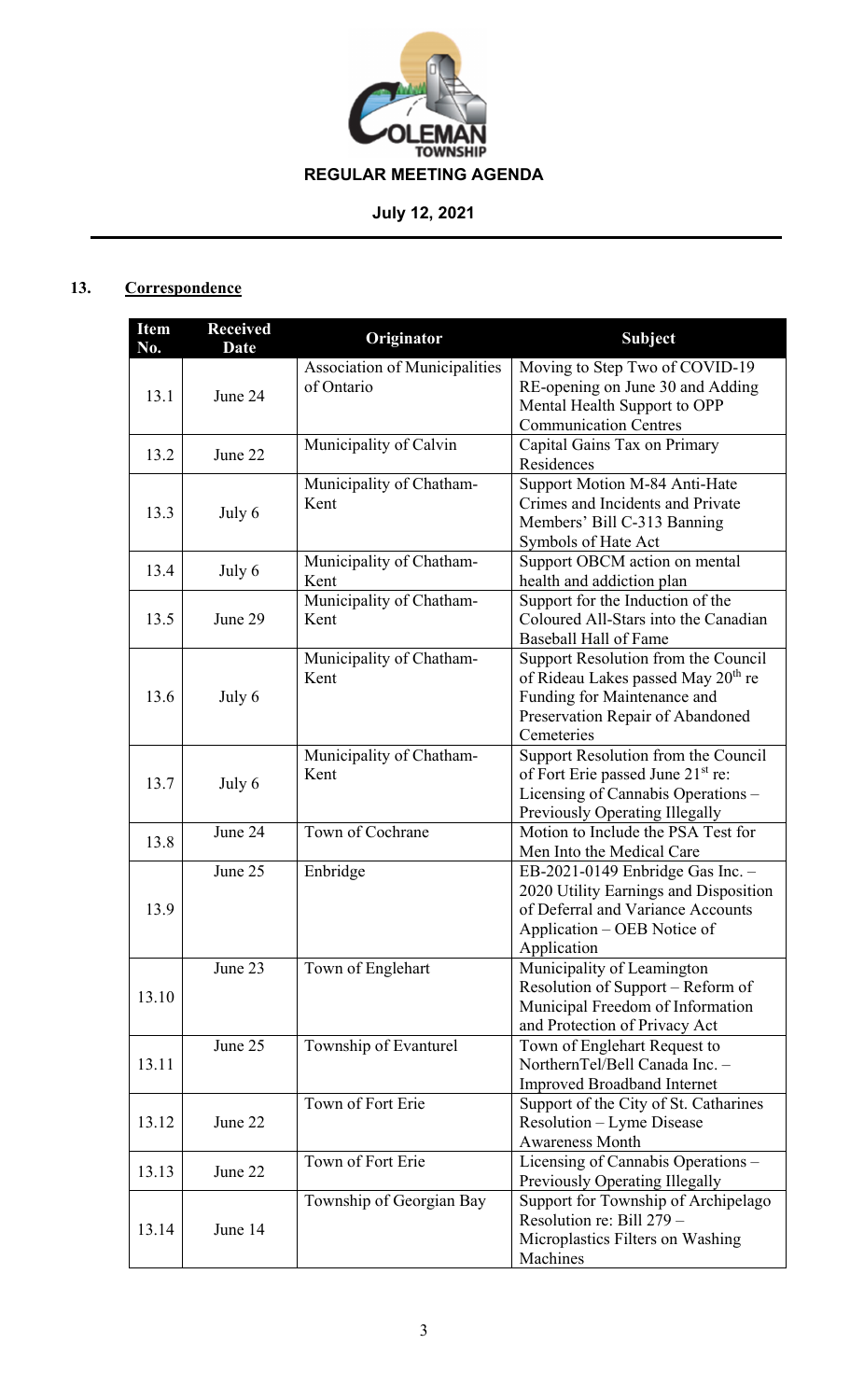

| 13.15 | June 14 | Township of Georgian Bay                              | Support for Municipality of Calvin<br>Resolution Re: to Amend Regulations<br>to permit Fundraisers for Small<br>Organizations                                       |
|-------|---------|-------------------------------------------------------|---------------------------------------------------------------------------------------------------------------------------------------------------------------------|
| 13.16 | July 7  | Town of Greater Napanee                               | Correspondence received from the<br>Town of Fort Erie regarding Capital<br>Gains tax on Primary Residence                                                           |
| 13.17 | July 7  | Town of Greater Napanee                               | Support for Rideau Lakes Resolution<br>- funding for abandoned cemeteries                                                                                           |
| 13.18 | June 18 | Township of Huron Kinloss                             | Support for County of Perth<br>Resolution re: domestic production of<br>COVID-19 Vaccine                                                                            |
| 13.19 | June 29 | County of Frontenac                                   | Support for Town of Fort Erie<br>Resolution regarding capital gains tax<br>exemptions on Primary Residences                                                         |
| 13.20 | June 18 | <b>Attorney General</b>                               | Update on Modernization Initiatives<br>and Court Recovery in Ontario's<br>Provincial Offenses Act (POA) Courts                                                      |
| 13.21 | June 22 | Ministry of Energy, Northern<br>Development and Mines | Exploration Permit Application, PR-<br>21-000170, Kittson-Cobalt Project<br>Kittson and Coleman Townships;<br>District of Temiskaming                               |
| 13.22 | June 30 | City of Mississauga                                   | Opportunity for Reflection this<br>Canada Day and call on the<br>Government of Canada to terminate<br>its appeal of the 2019 Human Rights<br><b>Tribunal Ruling</b> |
| 13.23 | July 2  | Ministry of Municipal Affairs<br>and Housing          | Entering Step Two of the Roadmap to<br>Reopen                                                                                                                       |
| 13.24 | June 29 | Municipal Property<br><b>Assessment Corporation</b>   | AMO and MPAC Partner to Search<br>for a Municipal e-Permitting Platform                                                                                             |
| 13.25 | July    | Ombudsman Ontario                                     | Annual Report 2020-2021 -<br>Ombudsman's Remarks and Facts and<br>Highlights                                                                                        |
| 13.26 | June 25 | City of Port Colborne                                 | Resolution - Capital Gains Tax on<br><b>Primary Residences</b>                                                                                                      |
| 13.27 | June 18 | Town of Plympton-Wyoming                              | <b>Support for Fire Departments</b>                                                                                                                                 |
| 13.28 | June 18 | Town of Plympton-Wyoming                              | Capital Gains Tax on Primary<br>Residences                                                                                                                          |
| 13.29 | June 18 | Town of Plympton-Wyoming                              | <b>Cemetery Funding</b>                                                                                                                                             |
| 13.30 | July 6  | Township of Scugog                                    | Williams Point Road and Beacock<br>Road School Bus Turnarounds                                                                                                      |
| 13.31 | July 8  | Solicitor General                                     | Pet Safety in Vehicles                                                                                                                                              |
| 13.32 | June 25 | <b>Solicitor General</b>                              | <b>OPP Detachment Board Update</b>                                                                                                                                  |
| 13.33 | June 25 | Township of South Stormont                            | Resolution - Capital Gains on Primary<br>Residences                                                                                                                 |
| 13.34 | June 25 | Township of South Stormont                            | Resolution - Lyme Disease and<br>Action                                                                                                                             |
| 13.35 | June 28 | Municipality of St. Charles                           | Resolution - Municipal Land Transfer<br>Tax                                                                                                                         |
| 13.36 | June 23 | Tay Valley Township                                   | Provincial Hospital Funding for Major<br>Equipment                                                                                                                  |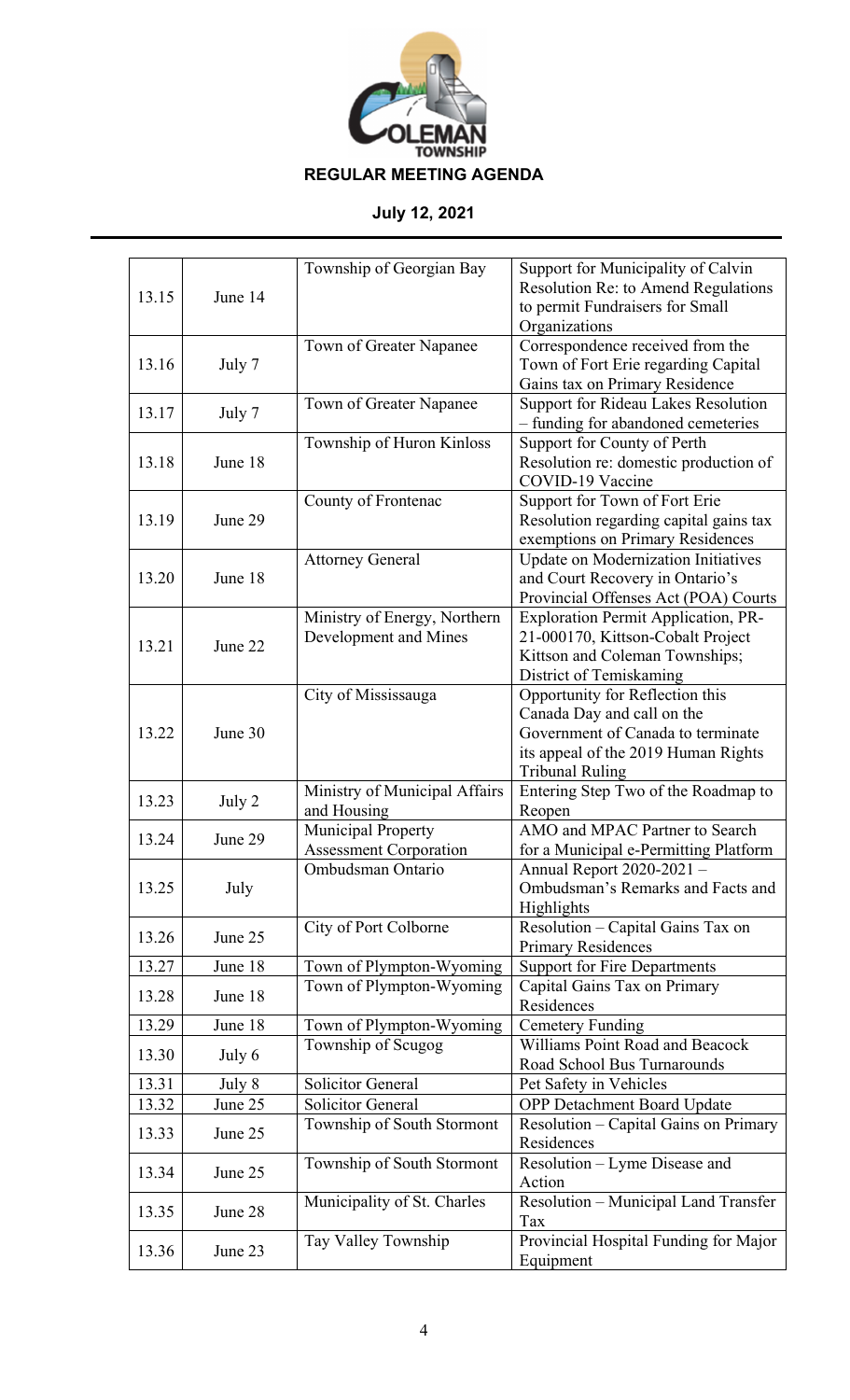

| 13.37 | July 7  | Timiskaming Health Unit       | Updates to PPE recommendations for  |
|-------|---------|-------------------------------|-------------------------------------|
|       |         |                               | vaccinated individuals              |
| 13.38 | June 22 | Tribunals Ontario             | <b>SPPA</b> Amendments              |
| 13.39 | June 18 | Tribunals Ontario             | ARB's Digital-First Approach –      |
|       |         |                               | Update                              |
| 13.40 | July 6  | Ontario Land Tribunal         | Processes for New Ontario Land      |
|       |         |                               | Tribunal                            |
| 13.41 | June 30 | Tribunals Ontario             | Ministry of the Attorney General's  |
|       |         |                               | <b>Justice Accelerated Strategy</b> |
| 13.42 | July 5  | Ministry of the Environment,  | Updating environmental assessment   |
|       |         | <b>Conservation and Parks</b> | requirements for transmission lines |
| 13.43 | June 23 | Township of Wainfleet         | Resolution – Action on Invasive     |
|       |         |                               | Phragmites                          |

## Draft Motion

Be it resolved that correspondence items 13.1 to 13.43 be noted, filed and recorded in the minutes of this meeting.

# **14. Notice of Motion** - NIL

#### **15. In camera (closed) session**

#### Draft Motion

**Whereas** Section 239(2) states that a meeting or part of a meeting may be closed to the public if the subject matter being considered is:

- b) personal matters about an identifiable individual, including a municipal employee;
- d) labour relations or employee negotiations;
- f) advice that is subject to solicitor-client privilege, including communications necessary for that purpose;

**Be it resolved that** Council agrees to convene in closed session at p.m. to discuss the following matters:

- 1. HR Update.
- 2. Chitaroni Litigation Update.

#### Draft Motion:

**Be it resolved that** Council agrees to reconvene in open session at \_\_\_\_\_\_\_ p.m. with/without a report.

## **16. Confirmatory By-law**

#### Draft Motion

**Be it resolved that** By-Law No. 21-29 being a By-law to confirm certain proceedings of Council be read a first and second time.

#### Draft Motion

**Be it resolved that** By-Law No. 21-29 being a By-law to confirm certain proceedings of Council be read a third and final time and be passed and enacted.

# **17. Adjournment**